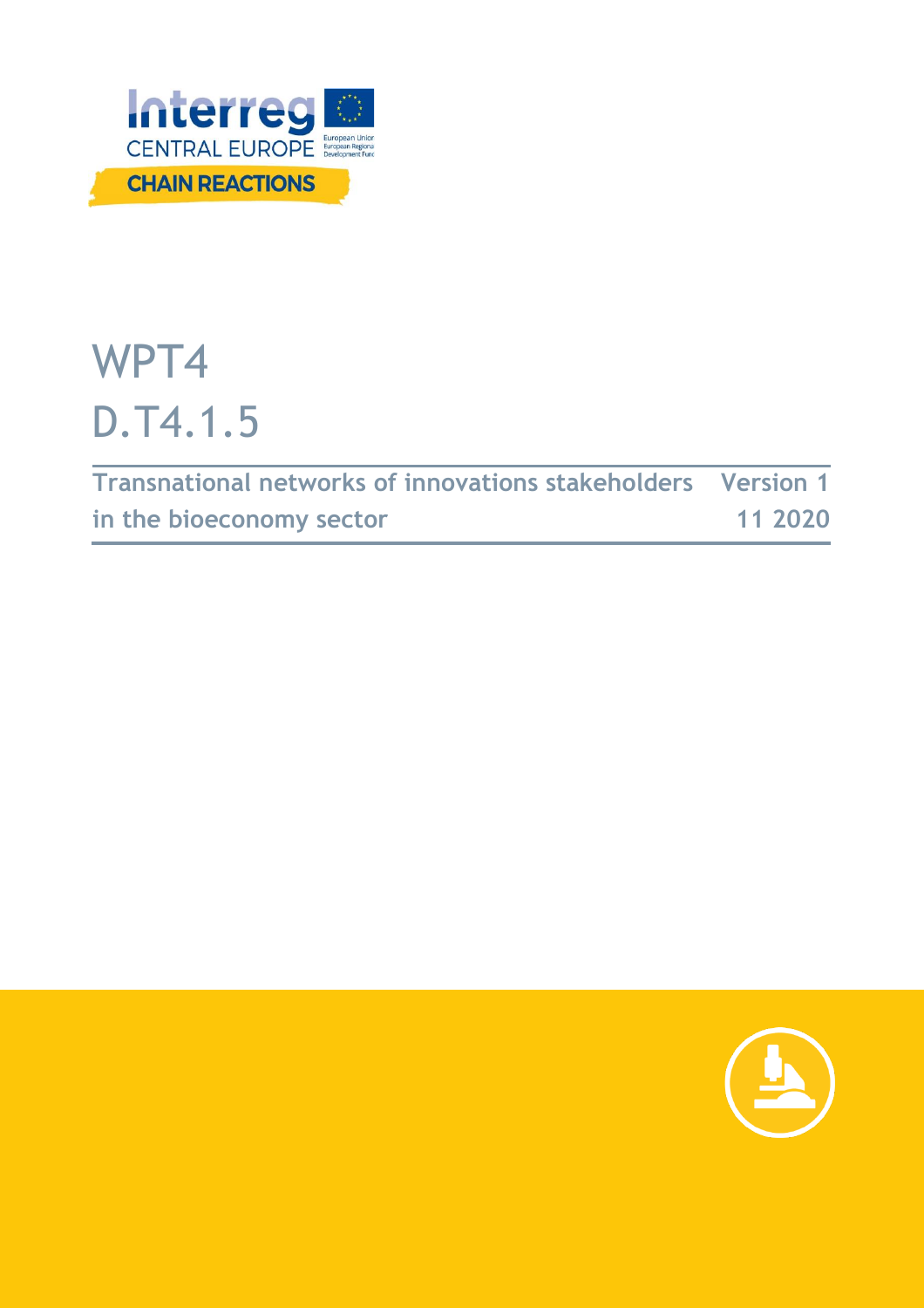



| <b>Project information</b>               |                                                                                              |  |  |  |  |
|------------------------------------------|----------------------------------------------------------------------------------------------|--|--|--|--|
| Project Index Number:                    | CE1519                                                                                       |  |  |  |  |
| Project Acronym:                         | <b>CHAIN REACTIONS</b>                                                                       |  |  |  |  |
| Project Title:                           | Driving smart industrial growth through value chain innovation                               |  |  |  |  |
| Website:                                 | https://www.interreg-central.eu/Content.Node/CHAIN-REACTIONS.html                            |  |  |  |  |
| Start Date of the Project:               | 01.04.2019                                                                                   |  |  |  |  |
| Duration:                                | 36 Months                                                                                    |  |  |  |  |
| <b>Document Control page</b>             |                                                                                              |  |  |  |  |
| Deliverable Title (overall):             | D.T.4.1.1-5 - Transnational Networks of innovations stakeholders (TNIS)                      |  |  |  |  |
| Deliverable Title<br>(target sector):    | D.T.4.1.5 - Transnational networks of innovations stakeholders in the bi-<br>oeconomy sector |  |  |  |  |
| Lead Contractor of the De-<br>liverable: | PP2 - Styrian Technology Park                                                                |  |  |  |  |
| Responsible PP duo of spe-               | PP7 - Wroclaw Technology Park (WTP)                                                          |  |  |  |  |
| cific TNIS:                              | PP9 - Bioeconomy Cluster (BEC)                                                               |  |  |  |  |
| Authors:                                 | <b>Wroclaw Technology Park</b>                                                               |  |  |  |  |
|                                          | <b>Bioeconomy Cluster</b>                                                                    |  |  |  |  |
| <b>Contractual Delivery Date:</b>        | $30.09.2020 - 31.03.2022$                                                                    |  |  |  |  |
| <b>Actual Delivery Date:</b>             | 10.11.2020                                                                                   |  |  |  |  |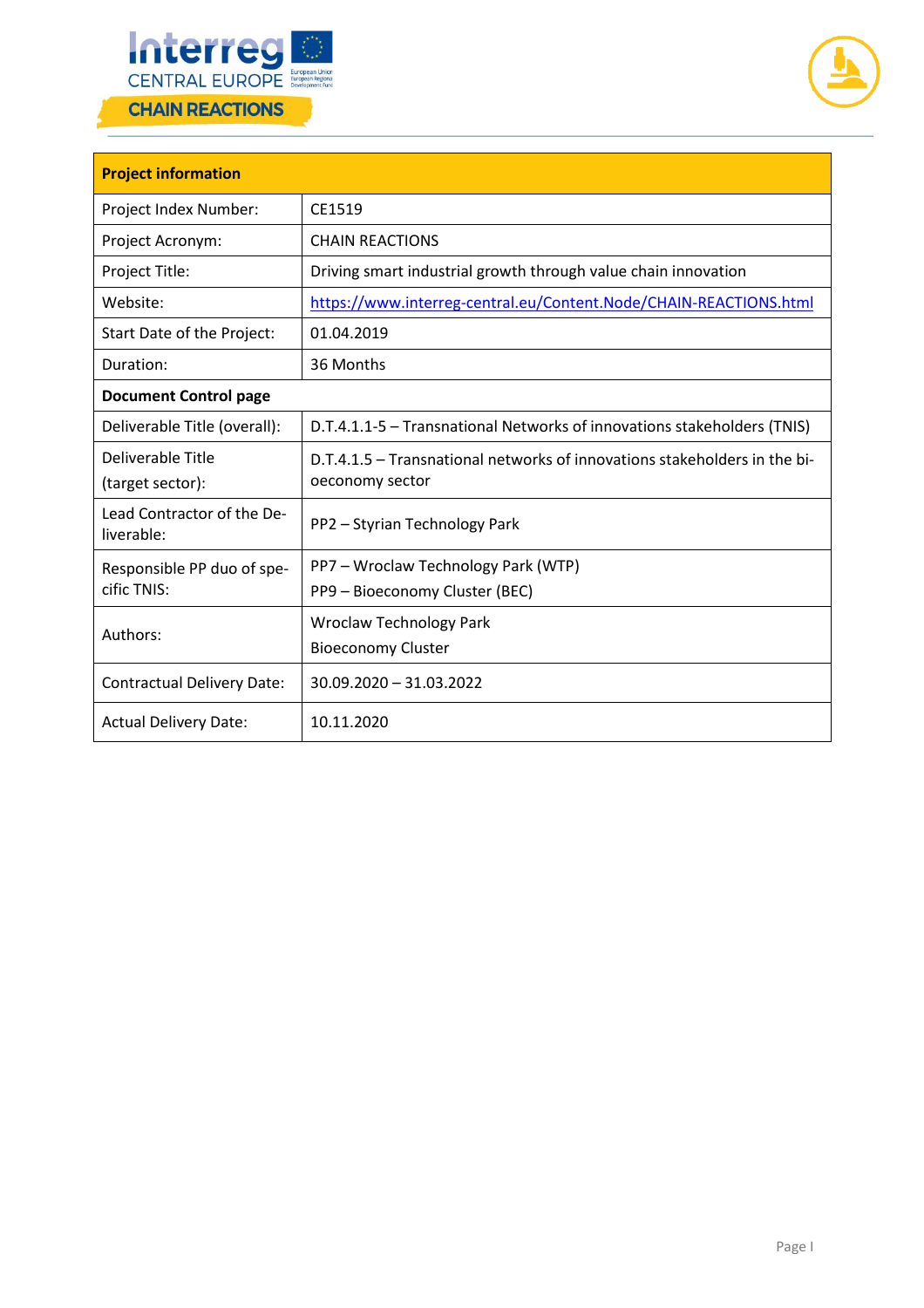



# **Table of content**

| $\mathbf{2}$ |  |  |  |
|--------------|--|--|--|
|              |  |  |  |
|              |  |  |  |
|              |  |  |  |
|              |  |  |  |

# **Abbreviations**

- IGA Innovation and Growth Alliance
- PESTEL Political, Economic, Social, Technological, Environmental and Legal factors
- PP Project Partner
- RDI Research, Development and Innovation
- RIS3 Regional Strategy for Research and Innovation for Smart Specialisation
- SME Small and Medium Entreprise
- TEP Transregional Exploitation Plan
- TIIA Transnational Industrial Innovation Agenda
- TIIR Transnational Industrial Innovation Roadmap
- TNIS Transnational networks of innovations stakeholders
- TOSC Transnational open collaboration space
- WPT Work Package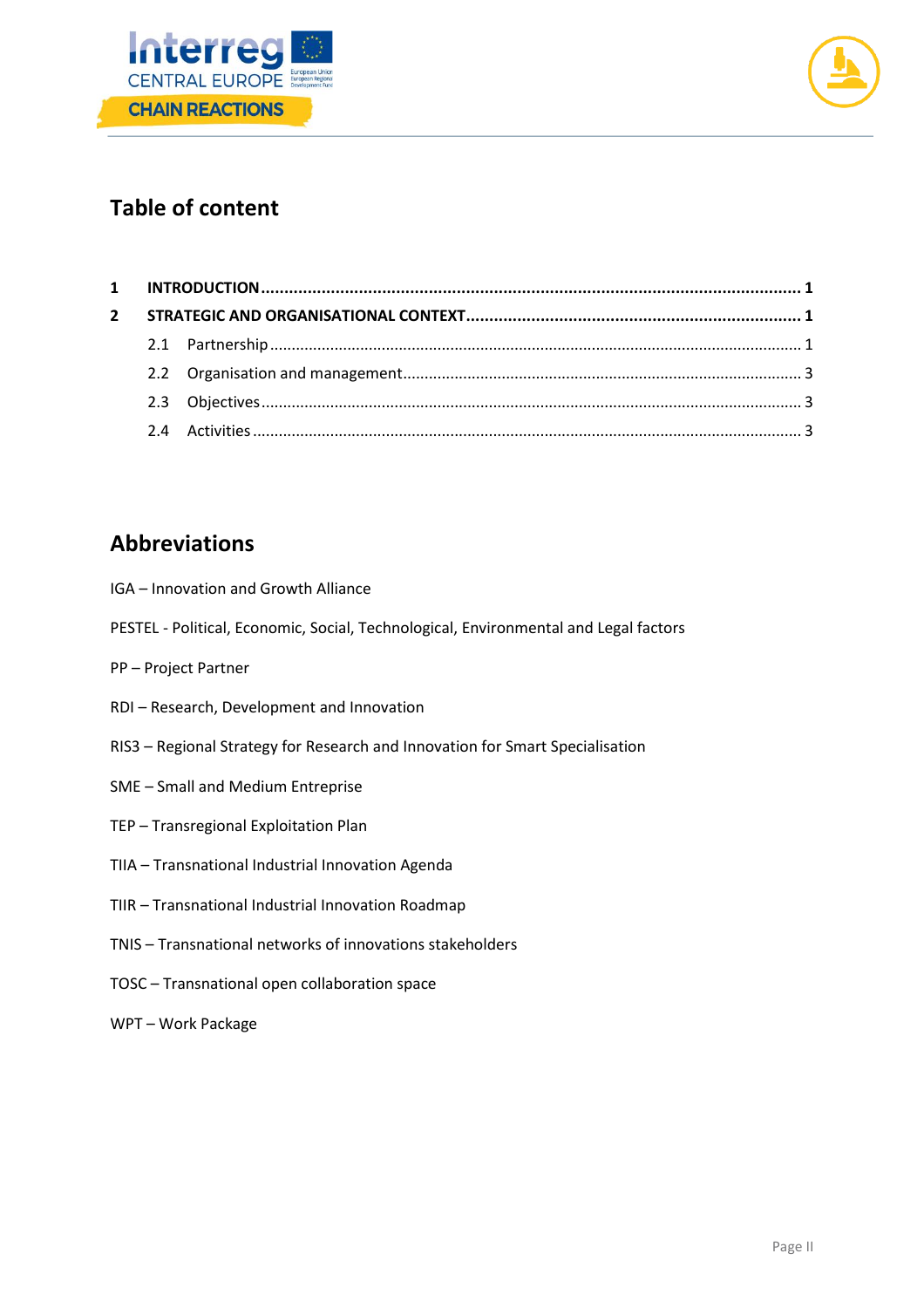



## <span id="page-3-0"></span>**1 INTRODUCTION**

CHAIN REACTIONS project addresses the challenge for industrial regions not benefitting from innovation activities from large leading corporations to increase regional capacity to absorb new knowledge and turn it into competitiveness edge and business value. There is a strong need to help SMEs to overcome capacity shortages for innovation and integration into transnational value chains. The project aims at empowering regional ecosystems with the knowledge and tools to help businesses overcome those barriers and generate sustained growth through value chain innovation.

Building on the developed regional IGAs (WPT2) and the models and instruments (WPT1) tested in pilots (WPT3), the PP7 Wroclaw Technology Park and PP9 Bioeconomy Cluster are setting-up transnational networks of innovations stakeholders (TNIS) in the selected industrial sectors of Bioeconomy, in particular *"data driven decisions in dairying supporting bioeconomy"*. The developed transnational network will perform jointly a foresight exercise (workshops) and develop the previous results into industrial innovation roadmaps, i.e. trends and expected innovations over time (5-10 years), forming the basis for collaborative value chain innovation processes.

Following the regional IGAs' actions of the support and implementation of transnational pilots aiming at supporting value chain innovation (WPT3), the main activities of transnational networks of innovations stakeholders are to develop transregional innovation networks and agendas (WPT4) in selected industrial sectors, in particular to contribute to the following project outputs:

- O.T4.1 Thematic industrial innovation roadmaps;
- O.T4.2 Thematic innovation agendas;
- O.T4.3 Thematic transnational exploitation plans and open collaboration spaces.

## <span id="page-3-1"></span>**2 STRATEGIC AND ORGANISATIONAL CONTEXT**

Transnational network of innovations stakeholders for the bioeconomy sector builds its strategy on the performed Value Chain Analysis on one hand, and developed Transnational Pilot on the other, presenting the main guidelines for planning and implementing defined sectoral actions.

Value chain analysis builds on the results of a combination of classic methods (Porter's Five Forces, PESTEL analysis, Business Model Canvas) with the specific approach of CHAIN REACTIONS (innovation drivers) and the regional specificities of the target environment. The main aim of the transnational pilot was to define collective actions to implement the potentials for value chain innovation processes identified during the value chain analysis of bioeconomy sector, in particular "data driven decisions in *dairying supporting bioeconomy"* carried out within the project.

Pilot enables the project partners and their key regional stakeholders to deepen their knowledge of value chain innovation processes in general and a deep understanding on how they apply specifically in regional businesses and value chains. By using the models and instruments developed they will reach autonomy in the use of models and instruments for supporting and monitoring innovation in their home region and will be able to contribute to transnational innovation processes.

<span id="page-3-2"></span>The concept of bioeconomy is key in the transition from a fossil economy to the sustainable use of natural resources. Bioeconomy comprises all sectors and systems that rely on natural resources, including primary production sectors and all economic and industrial sectors that use biological resources to produce food, feed, bio-based products, energy and services. The sub-sector addressed by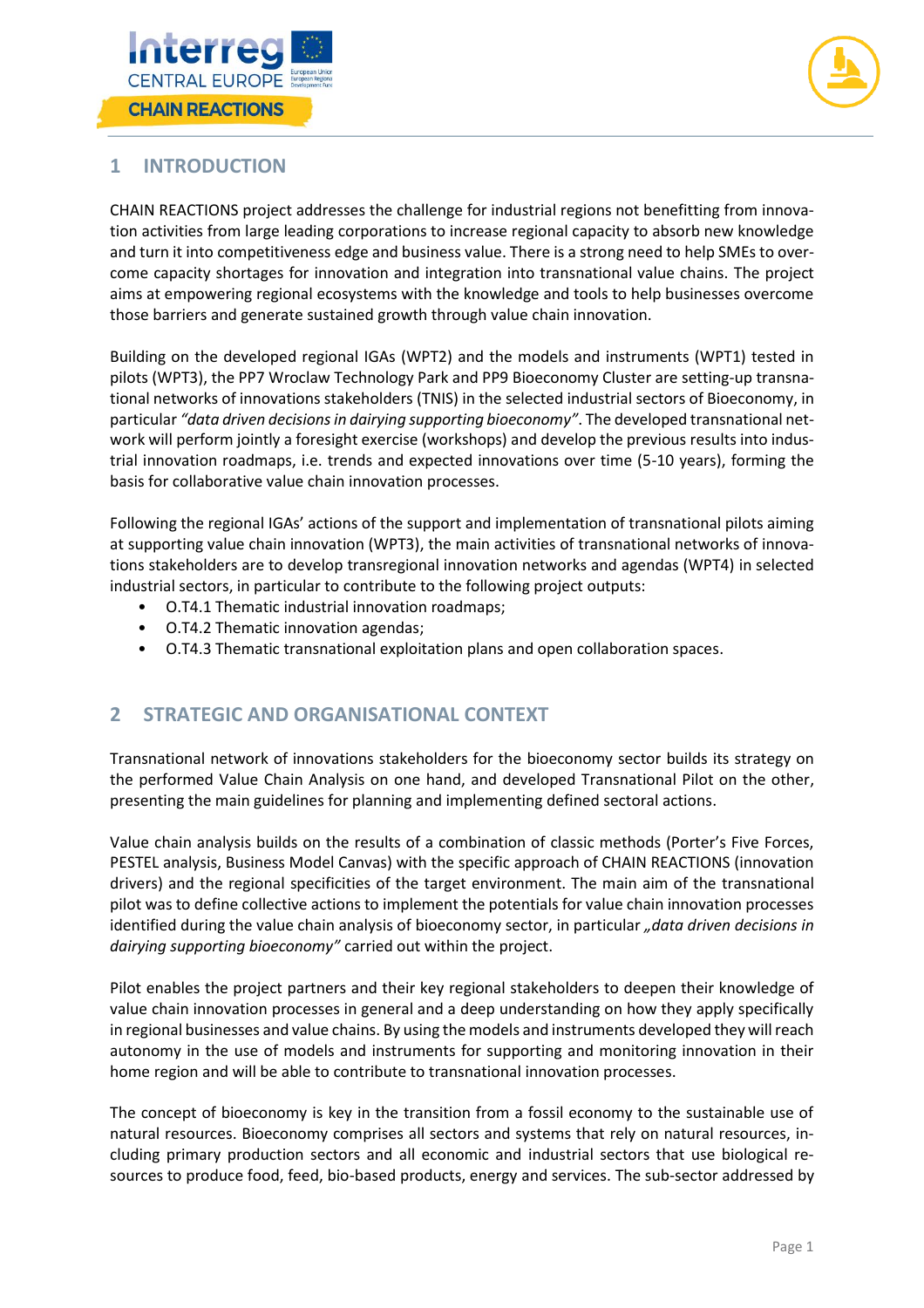



the duo partners WTP and BEC in value chain analysis is data driven decisions in dairying supporting the bioeconomy. The selection of this sub-sector was a starting point for the subsequent transnational pilot wok plan on bioeconomy, which is related to innovative business practices in enhancing value chains successfully involving the primary producers into the creation of added value through bioeconomy. Based on the value chain analysis, both Poland and Slovakia have long-term tradition in the production and processing of milk. In the light of modern global trends, dairy sector in these countries is looking for innovative (digital) solutions as well as for new business models to be applied in the management of dairy farms and milk processing companies. Therefore, the transnational pilot work plans of duo partners in bioeconomy focuses on new business models that could be adopted in dairy industry, using Industry 4.0 solutions.

#### **2.1 Partnership**



Transnational network of innovations stakeholders for the bioeconomy sector is based on the quintuple helix system, representing knowledge as the core of the system which (circulating between societal subsystems) changes to innovation and know-how in a society (knowledge society) and for the economy (knowledge economy). Respecting the quintuple helix TNIS builds its operation on five subsystems (helices): education and economic system, natural environment, media-based and culture-based public (also 'civil society'), and the political system, emphasising the efforts on RDI, entrepreneurship and supporting public sector.

The network is consisted of the following partners:

| Region 1 (PP7 WTP)      | 1. | <b>Wrocław Agglomeration Agency</b>           |
|-------------------------|----|-----------------------------------------------|
| Lower Silesia, Wrocław  | 2. | <b>Wrocław Center for Technology Transfer</b> |
| <b>Technology Park</b>  | 3. | Balluff Sp. z o.o.                            |
|                         |    |                                               |
| Region 2 (PP9 BEC)      | 1. | National Agricultural and Food Centre         |
| Nitra region / Slovakia | 2. | AGB GROUP, s.r.o.                             |
|                         | 3. | PD Žemberovce                                 |
|                         | 4. | PD Badín                                      |
| Other partners          |    | Pannon Business Network, Hungary              |
|                         | 2. | Styrian Technology Park, Slovenia             |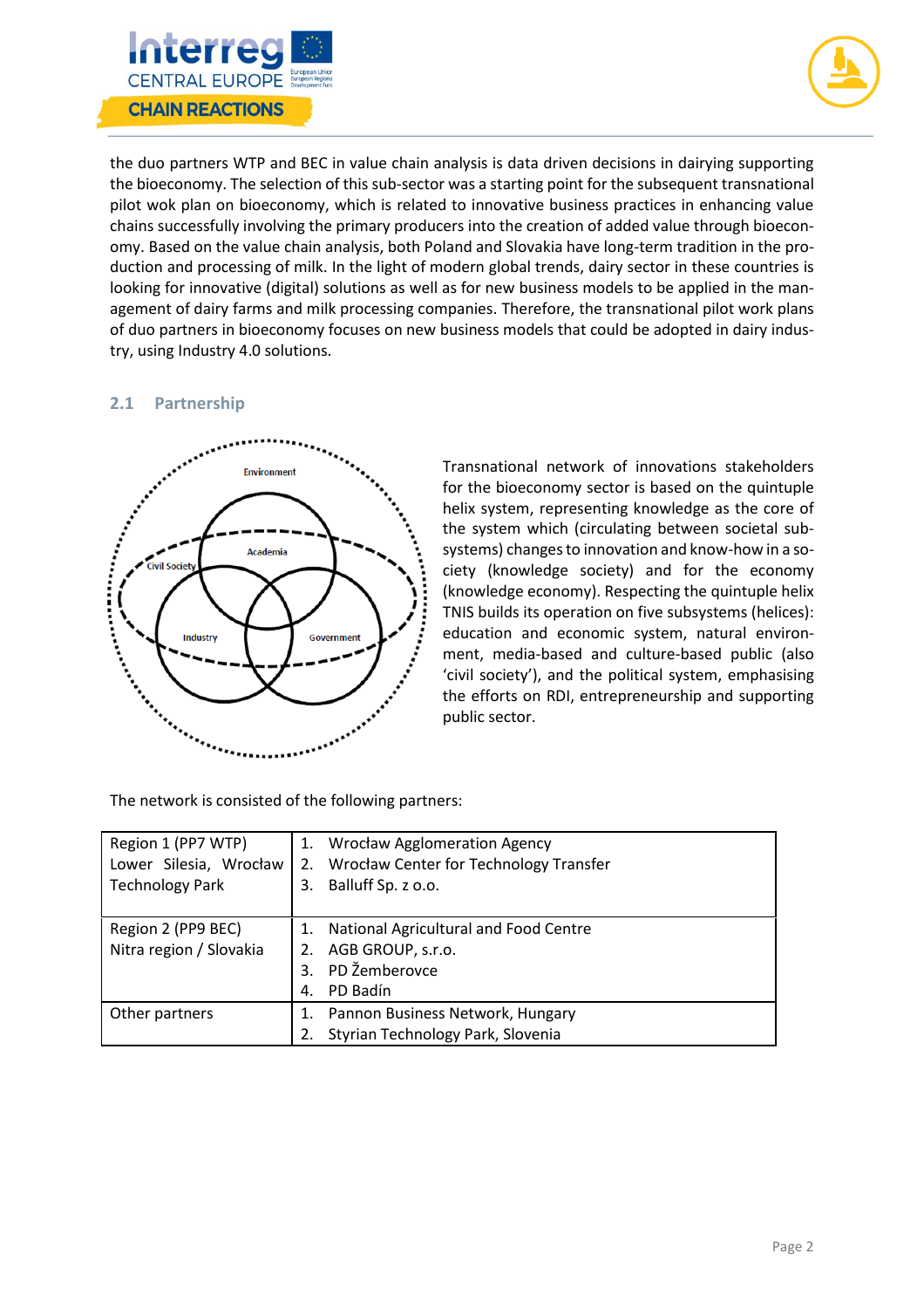



## <span id="page-5-0"></span>**2.2 Organisation and management**

Management and coordination of bioeconomy sector TNIS is provided by project partner duo PP7 WTP and PP9 BEC. The management structure of the network is based on democratic principles, where all partners are equal.

For the project period, the above PP duo takes over the management role and acts as coordinators responsible for managing the operations and disseminating information among the network partners. The network coordinators are at the same time responsible for operational and technical matters in order to ensure the functioning of the network. After the project conclusion, the network partnership may reaffirm the existing ones or select a new network coordinator(s).

It is highly recommended that network partners provide professional support to the operation of the network in accordance with their professional competencies.

TNIS plays an important role as a regional and transnational promoter of value chain innovation in the bioeconomy sector. The network will promote and guide the establishment of sustainable Transnational open collaboration space with a view to putting the set objectives into practice.

#### <span id="page-5-1"></span>**2.3 Objectives**

**General objectives** of TNIS are to:

- Support and manage the creation of truly transnational value chain based open spaces for collaboration for RIS3 implementation in the bioeconomy sector (data driven decisions in dairying supporting bioeconomy)
- Ensure the sustainability of the project outputs beyond the project.

**Specific objectives** of TNIS are to:

- Ensure on-going management and coordination of the bioeconomy sector (data driven decisions in dairying supporting bioeconomy) value chain innovation partnership;
- Organise, support and manage the bioeconomy sector (data driven decisions in dairying supporting bioeconomy) related:
	- o Elaboration of Thematic industrial innovation roadmap;
	- o Elaboration of Thematic innovation agenda;
	- o Elaboration of thematic transregional exploitation plan;
	- o Creation and operation of Transnational open collaboration space.

## <span id="page-5-2"></span>**2.4 Activities**

The main activities of the initial phase of building open collaboration spaces for transnational RIS3 implementation of the (data driven decisions in dairying supporting bioeconomy) are:

• Organisation and implementation of **Transnational industrial innovation roadmap workshops**. Each TNIS should organise and implement two online workshops in order to perform a foresight exercise and identify relevant trends. The outcomes of the workshops will serve as content outlines for elaboration of industrial innovation roadmaps.